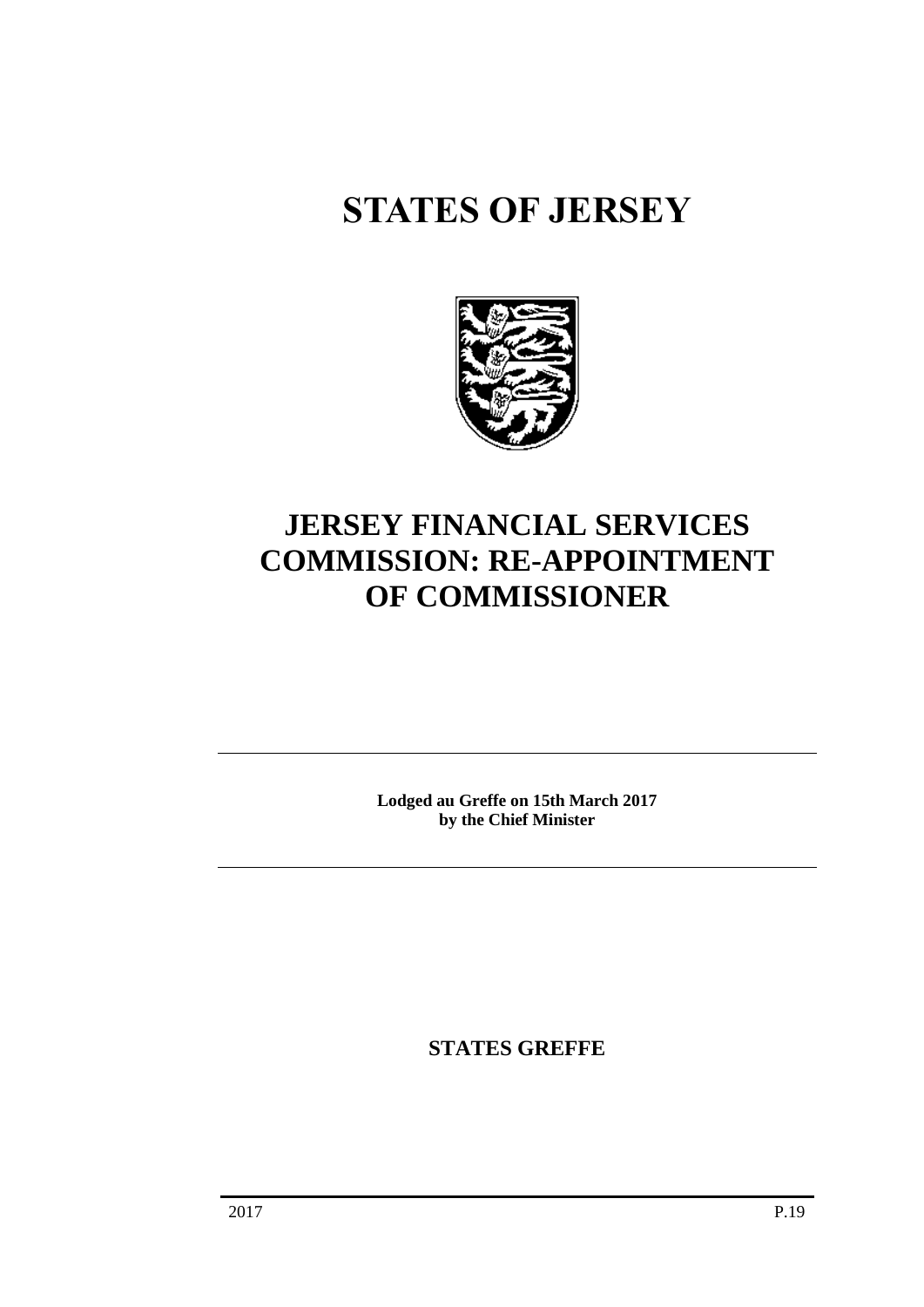## **PROPOSITION**

### **THE STATES are asked to decide whether they are of opinion**

in pursuance of Article 3 of the Financial Services Commission (Jersey) Law 1998, to re-appoint Mr. Ian Wright, A.C.A. as a Commissioner of the Jersey Financial Services Commission with effect from the date of the States' debate for a period of 5 years.

CHIEF MINISTER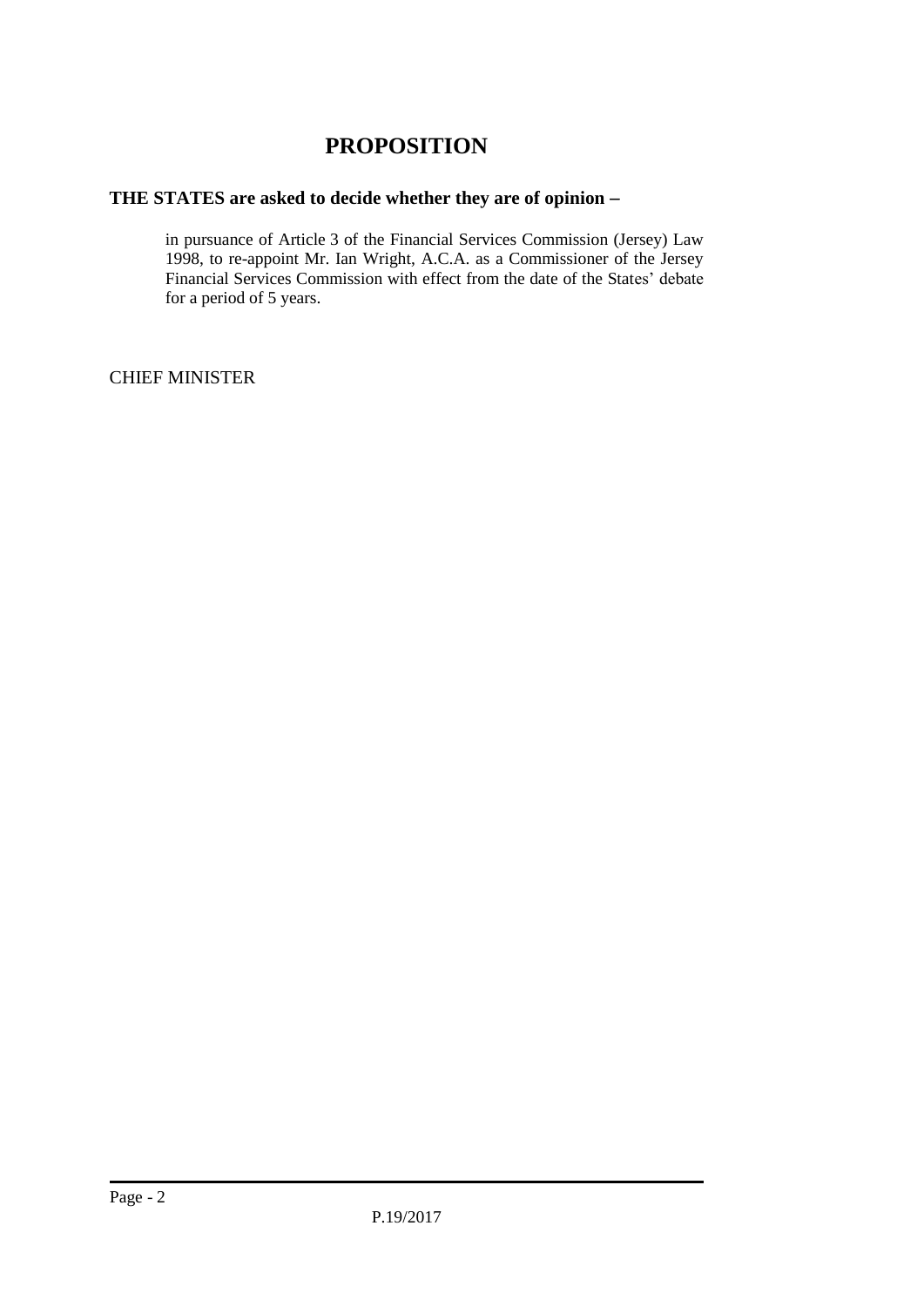#### **REPORT**

#### **Background**

The appointment of Commissioners to the Jersey Financial Services Commission (the "**Commission**") is dealt with in Articles 3 and 4 of the Financial Services Commission (Jersey) Law 1998 (the "**Commission Law**").

Paragraph (1) of Article 3 reads as follows –

- "(1) The Commission shall consist of  $-$ 
	- (a) a Chairman; and
	- (b) not less than 6 other Commissioners.".

Paragraph (2) reads as follows –

- "(2) The States shall appoint  $-$ 
	- (a) the Commissioners from persons nominated by the Minister; and
	- (b) a Commissioner nominated by the Minister to be Chairman of the Commission,

and the appointments shall be debated *in camera*.".

Paragraph (3) states –

- $\lq(3)$  The Commissioners shall include
	- (a) persons with experience of the type of financial services supervised by the Commission;
	- (b) regular users on their own account or on behalf of others, or representatives of those users, of financial services of any kind supervised by the Commission; and
	- (c) individuals representing the public interest,

and the composition of the Commission shall be such as to secure a proper balance between the interests of persons carrying on the business of financial services, the users of such services and the interests of the public at large.".

Pursuant to paragraph (2) of Article 4, the term of appointment of a Commissioner is prescribed by Part 2 of Schedule 1 to the Commission Law, paragraph 1(2) of which reads as follows –

"(2) A Commissioner shall be appointed by instrument in writing for a period not exceeding 5 years and upon expiry of such period shall be eligible for reappointment.".

By virtue of Article 4(1), all Commissioners are required to take oath before the Royal Court in the form set out in Part 1 of Schedule 1 to the Law before they begin to act in execution of the Commission Law.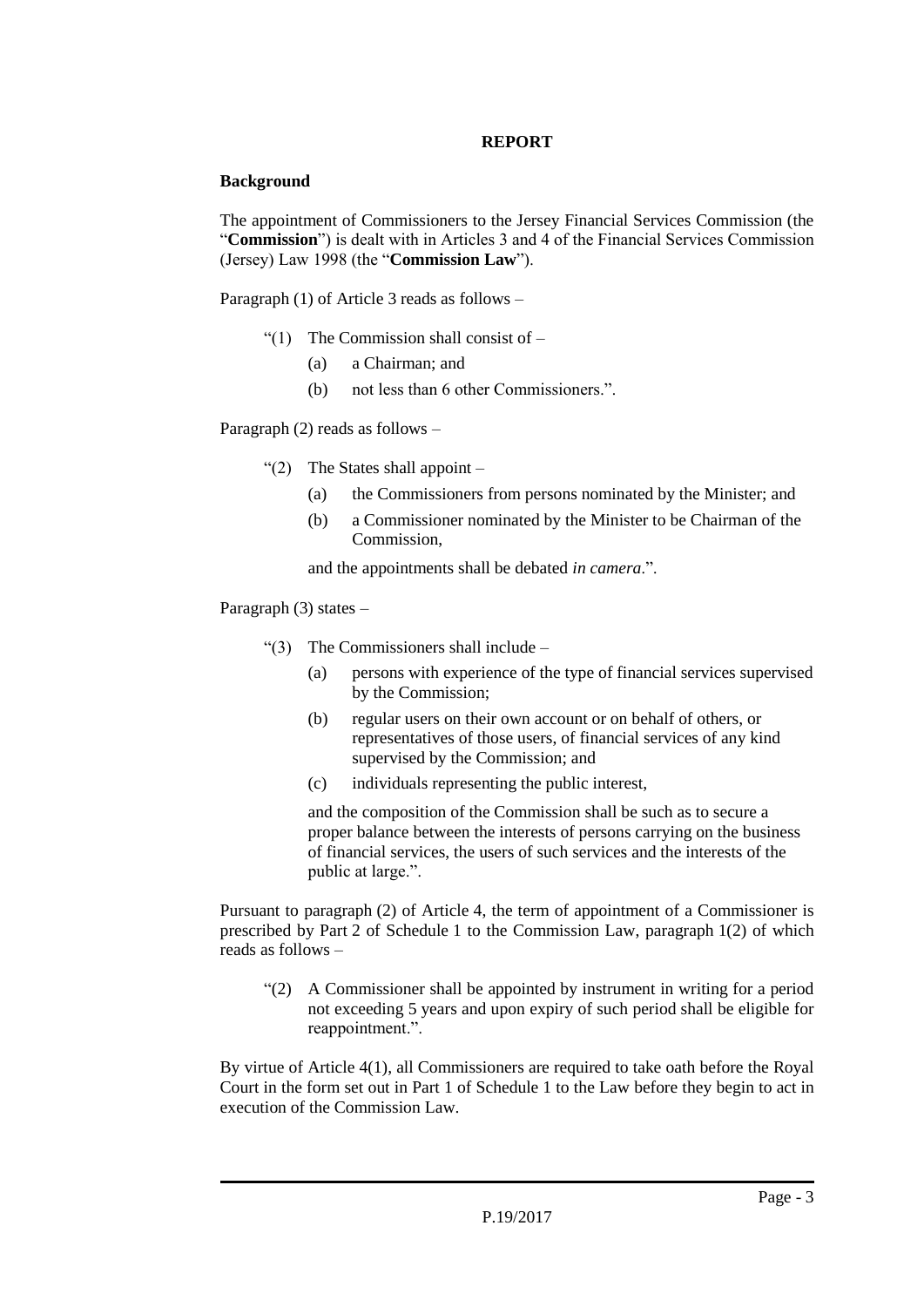#### **Nomination**

The Chief Minister wishes to nominate the following person for re-appointment by the States –

#### **Mr. Ian Wright, A.C.A.**

Mr. Wright was first appointed as a Commissioner of the Jersey Financial Services Commission on 17th April 2012 and will complete his first term of 5 years on 17th April 2017.

Mr. Wright is a Member of the Institute of Chartered Accountants in England and Wales ("ICAEW"). He Retired from PricewaterhouseCoopers ("**PWC**") in 2007, having achieved the position of Senior Partner in the Global Corporate Reporting Group based in London. Mr. Wright joined PwC in 1979, initially based in Jersey and Bahrain, and has also worked as an Audit Partner based in London and Jersey and as a Senior Technical Partner in London.

Mr. Wright has previously served as a member of the International Financial Reporting Interpretation Committee, the Financial Reporting Policy Group of the Fédération des Experts Comptables Européens, and the Technical Strategy Board of the ICAEW; and as Chairman of the ICAEW's Financial Reporting Committee. Since 2007, Mr. Wright has served in a number of roles on the Financial Reporting Council, the UK's independent regulator responsible for promoting confidence in corporate reporting and governance, including Director of Corporate Reporting, Deputy Chairman of the Financial Reporting Review Panel ("FRRP"), and is currently a member of the FRRP.

Mr. Wright is based in Jersey.

Other Commissioners have been appointed until the following dates –

**17th July 2017** Mr. Stephan Wilcke

**28th February 2018** Mr. John Harris (Director General)

**29th November 2018** Advocate Debbie Prosser *(Deputy Chairman)*

**19th January 2020** Mr. Peter Pichler

**19th January 2020** Mr. Simon Morris

**21st April 2020** Lord Eatwell of Stratton St. Margaret *(Chairman)*

**31st May 2020** Crown Advocate Cyril Edward Whelan